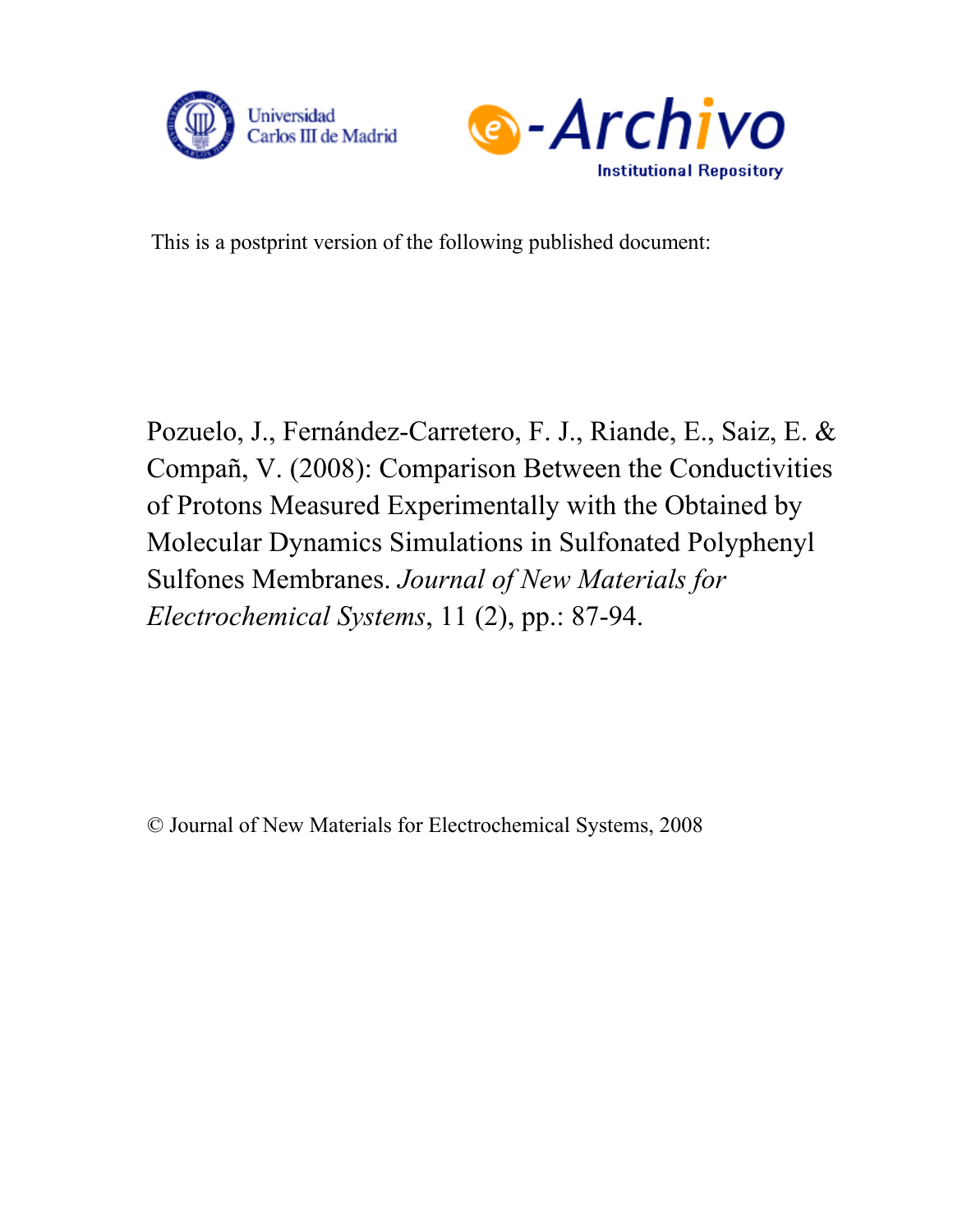# Comparison Between the Conductivities of Protons Measured Experimentally with the Obtained by Molecular Dynamics Simulations in Sulfonated Polyphenyl Sulfones Membranes

Javier Pozuelo<sup>1</sup>, F. J. Fernández-Carretero<sup>2</sup>, Evaristo Riande<sup>3</sup>, Enrique Saiz<sup>4</sup> and \*Vicente Compañ<sup>2</sup>

1Departamento de Materiales, ETSII, Universidad Carlos III, Madrid, Spain

<sup>2</sup>Departamento de Termodinámica Aplicada, ETSII, Universidad Politécnica de Valencia, 46022-Valencia, Spain <sup>3</sup>Instituto de Ciencia y Tecnología de Polímeros (CSIC), 28006 Madrid, Spain

<sup>4</sup>Departamento de Química Física, Facultad de Ciencias, Universidad de Alcalá, Alcalá de Henares, Madrid, Spain

*Full Molecular Dynamics was used to simulate separately the diffusion of naked protons and H3O <sup>+</sup>hydrated protons across sulfonated polyphenyl sulfones, (sPS). The diffusion coefficient of naked protons is nearly one order of magnitude higher than that of the hydrated protons for the membranes with the lower water uptake (10%). The conductivities simulated at 300 K for the hydrated proton across membranes with water uptake 18% and 30 % are roughly similar to those both experimentally measured for the sPS4 membrane with ion exchange capacity = 1.8 eq/Kg in dry conditions and with water uptake = 24.3 %. The comparison between four sPS membranes shwon the strong dependence of conductivity with the water content into the membranes. In our study, the conductivity of sPS1 with a 3.1% water content decrease two order of magnitude respect the sPS4 with 24.3 of water content. Simulated conductivities of both naked protons and hydrated protons follow Arrhenius behavior.*

*Keywords: Proton conductivity, Molecular simulation, Polysulfone, Diffusion coefficient* 

#### **1. INTRODUCTION**

Polymers or ionomers with ionic groups attached in their structure are indispensable electrolyte materials for a great number of electrochemical applications such as, ionic exchange membranes for electrodyalisis, fuel cells of kind PEMFC and DMFC, batteries, sensors, that are already outlined as a future alternative energy source [1-3].

The first synthetic ion-exchange membranes were reported in the 1950s [4, 5]. Since then, a great variety of ion-exchange membranes have been prepared as a result of the ever-increasing use of these materials in separation processes, synthesis of high purity substances, batteries, fuel cells, etc. Good performance ionexchange membranes for a variety of applications should exhibit high ionic permselectivity, high ionic conductance, low permeability to free diffusion of electrolytes and low electroosmosis, as well as chemical stability, mechanical resistance, flexibility and good dimensional stability in working conditions [6-8]. Nevertheless, some of these properties are incompatible. For example, high mechanical resistance requires thick membranes, which is incompatible with high conductance. High ion exchange capacity increases permselectivity and conductance, but it may be a negative factor for both dimensional stability and mechanical resistance. From a practical point of view, good performance membranes must exhibit a suitable balance of incompatible properties.

The synthesis of cation-exchange membranes that combine low protonic resistance and good mechanical properties in adverse operating conditions is nowadays a flourishing field of research [9]. Although perfluorocarbon polymers conveniently sulfonated are the best materials that meet these requirements, their still high cost and negative environmental effects make necessary to look for alternative materials. In principle, polymers with high chemical stability and good mechanical properties, such as polysulfones, polyimides, polyether ketones, etc., are suitable materials to prepare acidic membranes [9].

<sup>\*</sup>To whom correspondence should be addressed: Email: vicommo@ter upv es<br>Tel : +34963879328 Fax: +34963877329 The main problem of the proton exchange membrane for use in Tel : +34963879328, Fax: +34963877329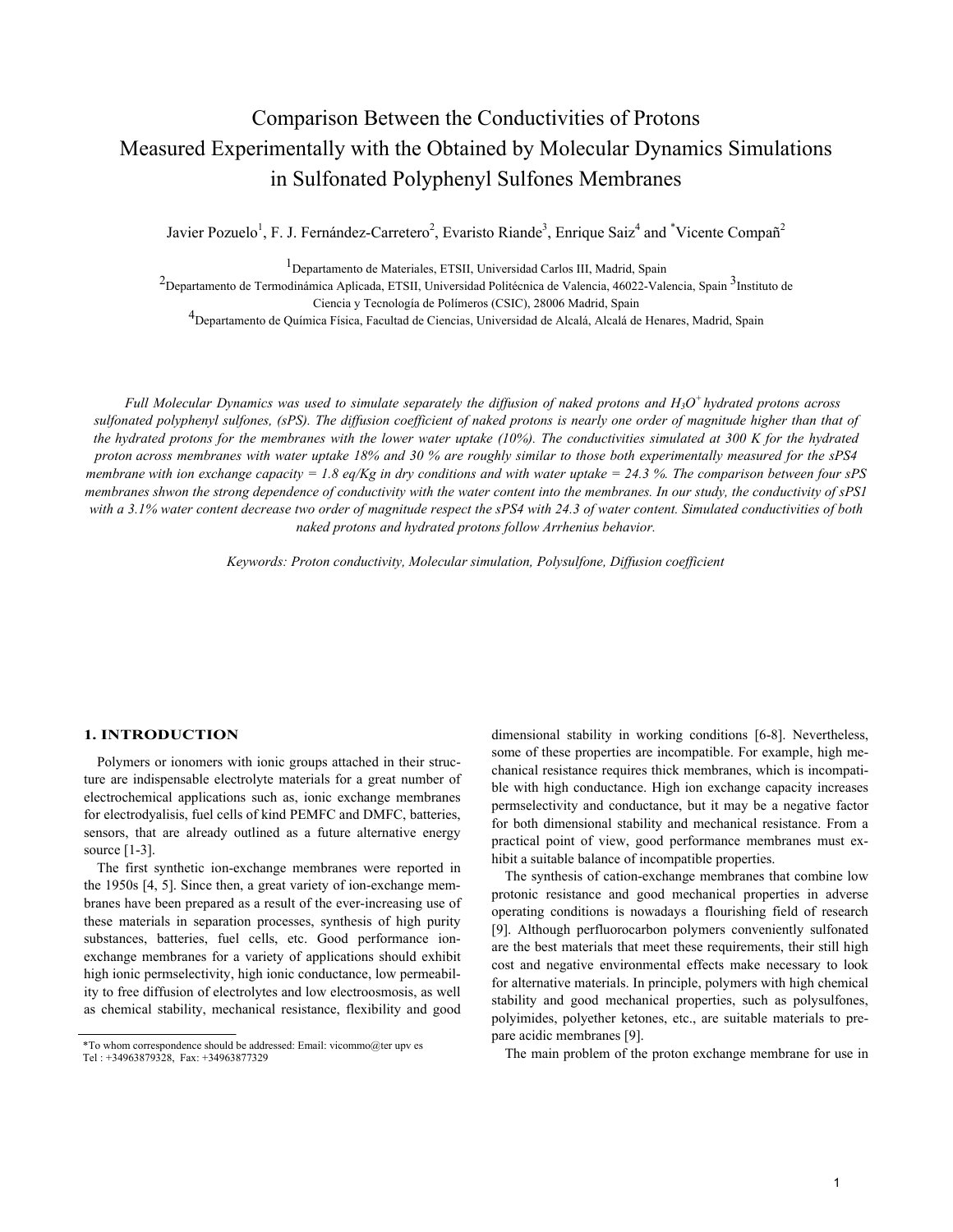fuel cell (PEMFC) is the control of the water balance within the cell. Besides, it is well known that the properties and water content of the membrane play important roles in the processes dominating the cell performance. In this sense, it is known that the conductivity of the membranes decreases about three o more orders of magnitude when the water content into the polyelectrolyte is less than 30% [10,11]. Therefore, it is important to understand the transport phenomena of water in the membrane and its influences. Many theoretical studies have been developed to describe the water transport in this kind of membranes to apply on cell performance [12- 16]. Their results illustrate the importance of water transport but the majority of the models concentrate on the analysis under steady-state conditions. However, the transient transport behaviors in a polyelectrolite are still for solving basically in mobile systems. Recently F. Chen et al. [17] have developed a one-dimensional mathematical model to describe the water transport in a PEMFC where both steady state and transient cell operation conditions are investigated with the consideration for the swelling effect of the membrane caused by the membrane hydratation. Their results provide more physical insights on water transport behaviors of a PEMFC and benefit the practical application and design work as well, but never is indicated who is the mechanism of water transport in the MEA and how is the proton diffusion in cationexchange membranes, because it is not a well understood phenomenon. This process presumably involves dissociation of the proton from the acidic site, subsequent transfer of the proton to the aqueous medium, screening by water of the hydrated proton from the conjugated base or fixed anion, and finally diffusion of the proton in the confined water within the polymer matrix [18]. Therefore, the dependence of proton mobility on water content is quite critical, and demands effective cell and stack design to maintain a high level of water through the thickness of the membrane for the complete range of dynamic operation. It is worth noting that both evaporation and electro-osmotic drag processes severely diminish membranes humidification at typical working temperatures of fuel cells causing a significant increase of the protonic resistance.

Theoretical studies of polymer electrolytes through molecular dynamics are important for the design of good performance conducting membranes. Realistic models of ionic salts for polyethylene oxide-inorganic salt (for example NaI) suggest that the ions in the conductive process slide along a polymer chain by breaking bonds between ions and polymer segments and renewing these bonds with other segments of the same or another polymer [19-21]. Accordingly there is a strong coupling between ion motion and segmental relaxation in such a way that an understanding of ionic conduction in polyelectrolytes requires a detailed knowledge of segmental relaxations in these systems. Models have been reported that depict particle motion as hopping between neighboring sites or ion coordinating sites on a two-dimensional lattice. Chain motions are simulated by periodically redistributing or "repercolating" the hopping paths at relaxation times  $t_r$  in such a way that the model relates the dependence of ion transport on polymer motion [22].

In this work, the trajectories of naked protons and hydrated protons  $(H<sub>3</sub>O<sup>+</sup>)$  in sulfonated polyphenyl sulfone membranes are simulated using full dynamics techniques at different temperatures lying in the range 300 – 360K. Once the trajectories reach Einstein behavior, the diffusion coefficients of the protons are determined from which the conductivities are obtained. The simulations were carried out for polysulfone cation exchange membranes with different water content, keeping the ion exchange capacity constant, and the results for the conductivity obtained were further compared with experimental results.

## **2. EXPERIMENTAL PART**

#### **2.1. Sulfonation of polysulfones**

Polyphenylsulfone Radel R-5000 was sulfonated with trimethylsilylchlorosulfonic acid using a procedure reported elsewhere [23- 25]. The membranes were prepared by casting of the functionalized polyphenylsulfones in -methyl pyrrolidone solutions.

Schemes of the repeating units of the functionalized polysulfone chains are shown in Figure 1. The degree of sulfonation was determined by elemental analysis and titration with a 0.01M hydroxide sodium solution. Small differences between the two methods were found (less than 2%). The mean values of these results were 12, 45, 67 and 86 for sPS1, sPS2, sPS3 and sPS4, respectively.

#### **2.2. Water uptake and proton exchange capacity**

Dried membranes in the acidic form were weighed and further immersed in distilled water overnight. Then the membranes were gently pressed between filter paper and weighed again. The number of molecules of water per ion-exchange site is given in table 1.

Cation exchange membranes were obtained by casting from sulfonated polyphenyl sulfone solutions. The ion-exchange capacity of the membranes (IEC) was obtained by both titration and elemental



Figure 1. Repeating unit of the polyphenylsulfone Radel<sup>®</sup>. R =  $SO<sub>3</sub>H$  for membranes in the acidic form with sulfonic fixed groups.

Table 1. Water uptake and ion-exchange capacity of the polyphenyl sulfone membranes containing sulfonic groups in their structure. Characteristics of the membranes involving geometric dimensions used in conductivity measurements. Resistance, electrical conductivity and

| Membrane | Surface<br>$\text{ (cm}^2)$ | Thickness<br>(cm) | Wt<br>$(\% )$ | Degree of<br>sulfonation | $IEC^a$<br>$\left(\frac{eq}{g}\right)$ | IEC <sup>b</sup><br>(eq/g) | $R_0$<br>(W | $s \times 10^{+5}$ S/cm | n1   | n2   |
|----------|-----------------------------|-------------------|---------------|--------------------------|----------------------------------------|----------------------------|-------------|-------------------------|------|------|
| sPS1     | 0.7854                      | 0.0045            | 3.1           | 12                       | 0.28                                   | 0 30                       | 625         | 0.23                    | 0.77 | -    |
| sPS2     | 0.7854                      | 0.0067            | 6.7           | 45                       | 0.77                                   | 0.81                       | 498         | 1.35                    | 0.75 | 0.71 |
| sPS3     | 0.7854                      | 0.0079            | 8.8           | 67                       | 1.31                                   | 125                        | 550         | . 69                    | 0.78 | 0.64 |
| sPS4     | 0.7854                      | 0.0112            | 24.3          | 86                       | 2.06                                   | .99                        | 90          | 35.6                    | 0.80 |      |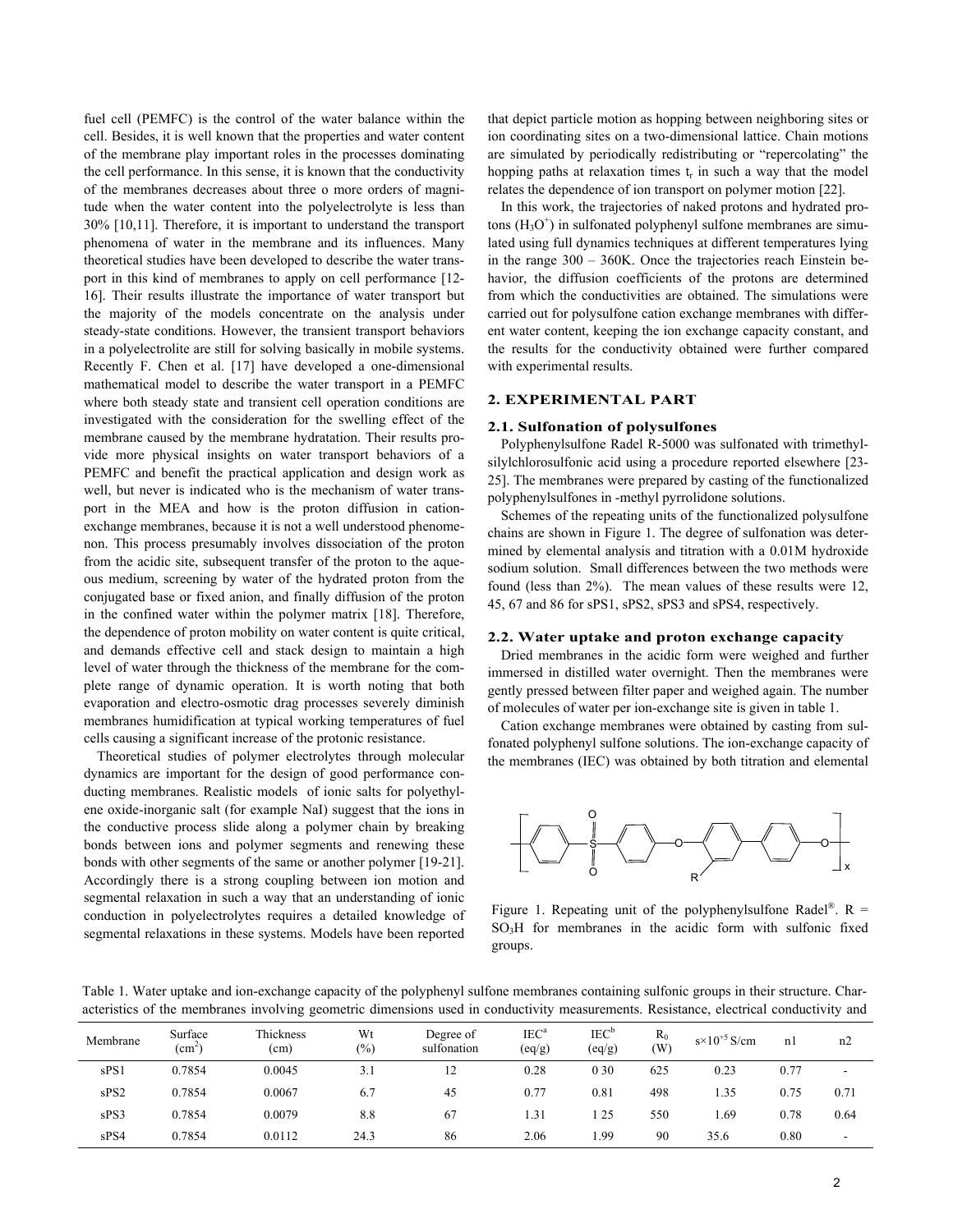analysis (EA). The membranes were soaked in acidic form with 1 M sodium chloride solution for one week to convert the membrane from the  $H^+$  form to Na<sup>+</sup> form. The protons released in the ionexchange reaction  $R-SO_3H + Na^+ \rightarrow R-SO_3Na + H^+$  were titrated with a sodium hydroxide solution in order to obtain the ion exchange capacity whose values are given in table 1. Elemental analysis was conducted in a LECO CHNS-932, values obtained are given in the same table 1.

### **3. PROTONIC RESISTANCE**

Complex impedance measurements were performed in the frequency range  $10^{-2} < f < 10^{7}$  Hz with 0.1V amplitude. The membranes previously equilibrated with water were placed between two gold electrodes coupled to a Novocontrol Broadband Dielectric Spectrometer (Hundsangen, Germany) integrated by a SR 830 lock-in amplifier with an Alpha dielectric interface. The temperature was controlled by nitrogen jet (QUATRO from Novocontrol) with a temperature error of  $\approx 0.1$  K during every single sweep in frequency. Membranes were sandwiched between the electrodes in a BDS 1308 liquid sample cell filled with distilled water to simulate a 100% RH atmosphere.

The conductivity of the membranes was obtained from impedance measurements using the equivalent circuit of figure 2a and 2b, respectively, depending on the experimental results. In the equivalent circuit we have the protonic resistance  $R_0$  of the membrane in series with a circuit made up of an element  $R_1$  that represents the charge transfer resistance at the membrane/electrode interface in parallel with a constant phase element representing the membrane/electrode double layers connected in series. When the result gave two arcs the conductivity was analized following the circuit of figure 2b, where other resistence,  $R_2$ , in parallel with other constant phase element representing the interfaces boundary layers is introduced. By assuming that the phase element admittance is  $Y^* = Y_0(j\omega \tau)^n$ ,  $0 \le n \le 1$ , the complex impedance of the circuit 2b is given by

$$
Z = R_0 + \frac{R_1}{1 + R_1 (j\omega\tau_1)^{n_1}} + \frac{R_2}{1 + R_2 (j\omega\tau_2)^{n_2}}
$$
(1)

where  $\tau_1$  (i=1,2) is the relaxation times associated with the two process which taken place into the system membrane-solution and boundary layers and w the frequency. When only an arc is obtained the real and imaginary part of the impedance are given by

$$
Z' = R_0 + \frac{R_1 \left[1 + Y_0 (\omega \tau_0)^n \cos \frac{n \pi}{2}\right]}{1 + Y_0^2 (\omega \tau_0)^{2n} + 2Y_0 (\omega \tau_0)^n \cos \frac{n \pi}{2}}
$$
(2)

and

$$
Z'' = j\omega L - \frac{R_1 Y_0 (\omega \tau_0)^n \sin \frac{n\pi}{2}}{1 + Y_0^2 (\omega \tau_0)^{2n} + 2Y_0 (\omega \tau_0)^n \cos \frac{n\pi}{2}}
$$
(3)

where  $\omega$  is the frequency and  $\tau_0$  is a characteristic relaxation time. Notice that in the limits  $\omega \to \infty$  and  $\omega \to 0$ ,  $Z' \to R_0$  and  $Z' \rightarrow R_0 + R_1$ , respectively. In the limit  $\omega \rightarrow 0$ ,  $Z'' \rightarrow 0$ , but the only way that  $Z'' \to 0$  at  $\omega \to \infty$  is that  $L = 0$ . If inductive effects



Figure 2. Equivalent circuit showing the protonic resistance of a membrane in series with a parallel RC circuit containing a constant phase element that accounts for the departure of the relaxation behavior of the membrane from Debye behaviour.

are absent, the *Z'' vs Z'* plot (Nysquit diagram) [26], gives a curve that intersects the abscissa axis at  $Z' = R_0$ , at high frequencies. Also, since  $\lim |Z^*| \to R_0$  and  $\tan^{-1}(Z^*/Z^*) \to 0$  in the limit  $\omega \to \infty$ , where  $|Z^*|$  is the modulus of the complex impedance, from the plots of both  $|Z^*|$  and  $tan^{-1}(Z'/Z')$  *vs*  $\omega$  the protonic resistance is obtained [27].

The value of  $R_0$  leads to the protonic conductivity s using the following expression

$$
\sigma = \frac{l}{R_0 A} \tag{4}
$$

were A and *l* are, respectively, the area and thickness of the membranes.

# **4. MEAN SQUARE DISPLACEMENTS AND PROTONIC DIFFUSION**

The relationship between conductivity and ionic diffusion in cation-exchange membranes can be obtained using Nernst Planck ionic transport formalism. In a cation-exchange membrane partially or totally equilibrated with water, electric current under a unidirectional electric force field, dψ/dx, is transported by counterions, the diffusion coefficient,  $D_{+}$ , is related with the conductivity by mean of the expression

$$
\sigma = -\frac{j}{d\psi/dx} = Fz_{+}c_{+}\overline{u}_{+} = \frac{F^{2}z_{+}^{2}c_{+}D_{+}}{RT}
$$
(5)

where  $F$  is Faraday's constant,  $c_{+}$  and  $z_{+}$  are, respectively, the concentration of the counterion and its valence and RT has the usual meaning.

Eq.(5) can be expressed in a more conventional way for simulation calculations by

$$
\sigma = \frac{N_+ z_+^2 e^2 D_+}{V k T} \tag{6}
$$

Where  $N_{+}$  is the number counterions in the simulation box of volume V, *k* is the Boltzmann constant and *T* is the absolute tem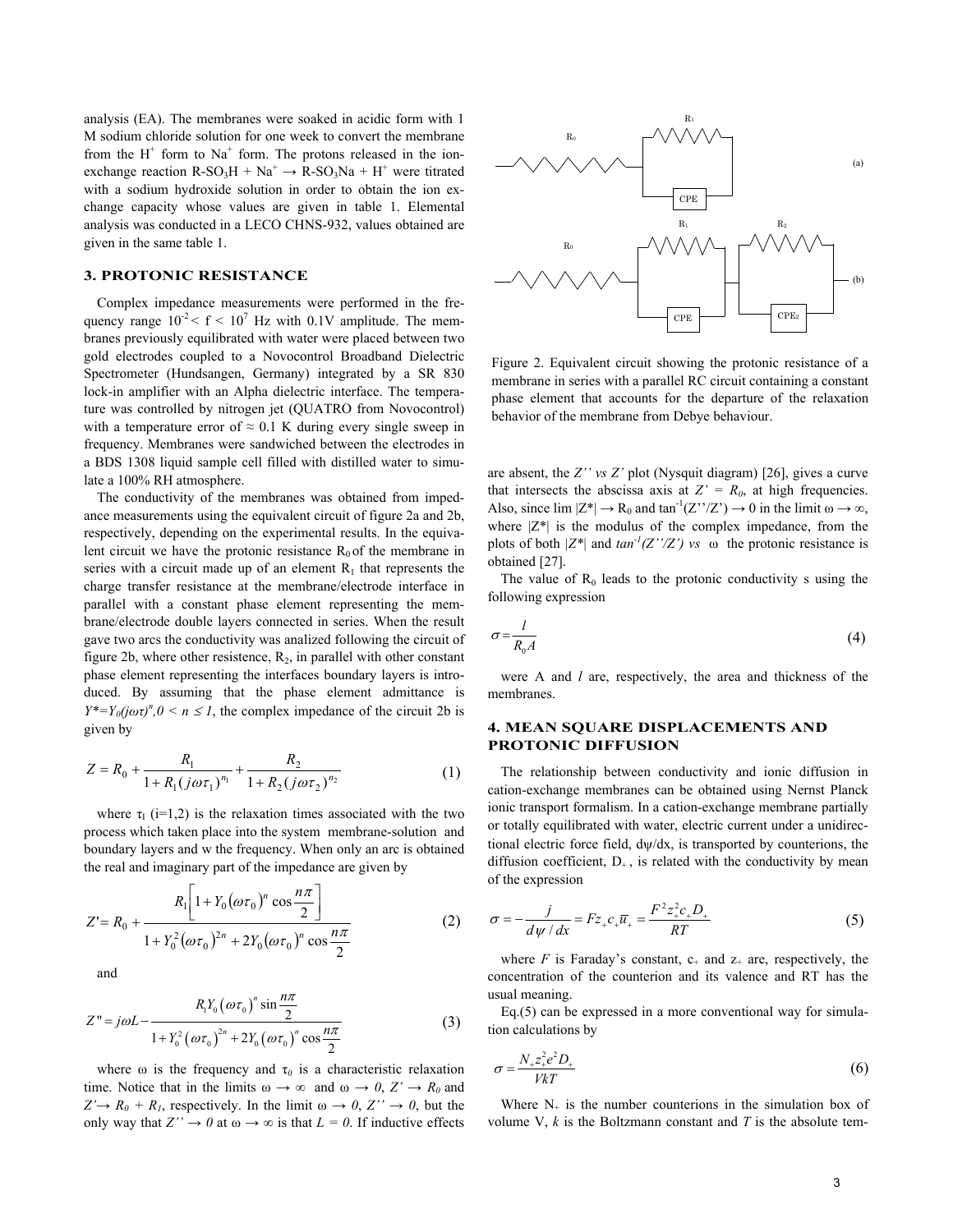perature. The conductance is often written as

$$
\sigma = \frac{N_{+}z_{+}^{2}e^{2}D_{+}}{VKTH_{R}}
$$
\n<sup>(7)</sup>

where  $H_R = D_{+}/D_{s+}$  is Haven ratio, a factor that compensates for ion correlations, and  $D_{s+}$  is the actual diffusive conductivity. In the simulations  $H_R$  was set to 1 [28].

In molecular terms, the diffusion coefficient can be obtained from either the velocity or displacement of each diffusing particle along the trajectories and further averaging over all time origin and over all particles, thus, the diffusion coefficient can be computed from the velocity autocorrelation function or kubo formalism.

Other method is the so-called Einstein relation in which the diffusion coefficient  $D_{+}$  of counterions in a cation-exchange membrane can be calculated by the mean-square displacement

$$
D_{+} = \frac{1}{6N_{+}} \lim_{t \to \infty} \frac{d}{dt} \sum_{i=1}^{N} \left\langle \left[ \mathbf{R}_{+}(t) - \mathbf{R}_{+}(0) \right]^{2} \right\rangle \tag{8}
$$

The sum term on the right hand side of eq(8) over  $N_{+}$  is called the mean square displacement (MSD).  $N_{+}$  is the number of diffusing counterions, t is time and  $\mathbf{R}_+(t)$  is the position vector of a counterion at time event *t*. Average MSD-curves as a function of time for each diffuser type are calculated. It is essential to notice that Eq. (8) is only valid when the Einstein diffusion is reached. This means that the motion of the diffusing particle follows a random walk, in other words, its motion is not correlated with its motion at any previous time. To test the region in which the Eq. (8) is valid, log(MSD) against log(t) was plotted in each case. The slope of the curve is  $1\pm0.03$  [29], when the Einstein diffusion is reached:

$$
\frac{\Delta \log(MSD)}{\Delta \log(t)} = 1\tag{9}
$$

The primary simulation involves the generation of starting structures of the polymer in a box which properly represent the entirety of the polymer sample. For that purpose MD methods have been used and are well described in the literature [30-32].

The advance of each particle inside the cell arises from the force field of the polymeric systems which in its simplest form can be written as a sum of terms, each one of them representing a different kind of interaction:

$$
E_{\text{pot}} = E_{\text{bon}} + E_{\text{ang}} + E_{\text{rot}} + E_{\text{vdW}} + E_{\text{cha}} + E_{\text{oop}} + \dots \tag{10}
$$

where the terms in the sum represent, respectively, energies due to bond stretching, angle bending, intrinsic rotational barriers, van der Waals interactions, Coulombic interactions, out of plane bending, and any other kind of interaction that may take place within the studied sample. In the simplest case the force field of the can be written as

$$
E_{\text{pot}} = \sum_{\text{bonds}} \frac{k_{ij}}{2} (b_{ij} - b_{ij}^0)^2 + \sum_{\text{angles}} \frac{k_{ijk}}{2} (\theta_{ijk} - \theta_{ijk}^0)^2 +
$$
  

$$
\sum_{\text{rotations}} \frac{k_{\phi}}{2} \left[ 1 + \frac{|s|}{s} \cos(|s|\phi) \right] + \sum_{i,j} \frac{A_{ij}}{r_{ij}^{12}} - \frac{B_{ij}}{r_{ij}^6} + \sum_{i,j} \frac{q_i q_j}{\epsilon r_{ij}}
$$
(11)

where  $k_{ij}$  and  $b_{ij}^0$  represent the force constant and the unstressed length that are characteristic for the kind of bond joining those two

atoms. In a similar way,  $k_{ijk}$  and  $\theta_{ijk}^0$  represent the force constant for angles deformation and the angle unstressed, respectively. The third sum gives the intrinsic torsional potential energy functions, and finally the two last terms corresponds to the van der Waals and Coulombic interactions. Here qi represent the partial atomic charges and ε is the dielectric constant of the medium. For a system of N atoms in the Cartesian coordinates  $r_i(i=1,2,...,N)$  with potential energy  $E_p = E_p(r_i)$  the evolution of the system along a path of constant energy can be obtained by solving Newton's equation of motion.

$$
\frac{d^2r_i}{dt^2} = -\frac{1}{m_i} \frac{\partial E_p}{\partial r_i} = \frac{F_i}{m_i}
$$
\n(12)

The eq.(12) is solved numerically by using discretization for the second order differential operator on the left hand side. The most frequently used procedure for MD calculations consists in employing the same approach used for the numerical integration of any general function  $f(x)$ , namely to replace the actual function by a stair function. The algorithm used by us in this work for the integration of the equation of motion has been the leap frog algorithm [33,34].

#### **4.1. Computational details**

Bulk structures of poly(ether sulfone) with sulfonic acid anions and water absorbed were generated and simulated by using the Accelrys commercial software (Materials Studio 3.2) [35] using the PCFF91 force field [36].

Membranes were built by constructing 3D amorphous cells containing different amounts of polymer, water and diffusion particles, using the Amorphous cell module made by Accelrys Inc with five chains of ten units of poly(ether sulfone) (PES10) (Figure 1) and different amounts of  $H^+$ ,  $H_3O^+$  and  $H_2O$ . The cells called cellA, cellB and cellC of Table 2 contain naked protons whereas cellD cellE and cellF contain hydrated protons  $(H<sub>3</sub>O<sup>+</sup>)$ . The amount of water was 10 wt% in cellA and cellD; 18wt% in cellB and cellE; and 30wt% in cellC and cellF.

The PCFF force field [37-41] was developed to model polymers, but it has been found also suitable for modeling PES with sulfonic acids [42]. Charges were calculated by QEq\_charged 1.1 available in Materials Studio software. The six structures were first minimized by Conjugate Gradient method for 5,000 steps until the maximum derivative was less than  $0.1$  Kcal/( $\AA$  mol). A 200 ps long MD run using NVT ensemble was performed with a time step of 1

Table 2. Description of the different simulated cells. Each cell have five chains of ten units of poly(ether sulfone) (PES10) and different amounts of  $H^+$ ,  $H_3O^+$  and  $H_2O$  described in table.

| Cell | Number of    | Wt%              | Density        |              |          |            |  |
|------|--------------|------------------|----------------|--------------|----------|------------|--|
|      | <b>PES10</b> | H <sub>2</sub> O | $H^+$          | $H_3O^+$     | of water | $(g/cm^3)$ |  |
| А    | 5            | 135              | 50             | $\mathbf{0}$ | 10       | 1.32       |  |
| B    | 5            | 240              | 50             | $\mathbf{0}$ | 18       | 1.29       |  |
| C    | 5            | 400              | 50             | $\mathbf{0}$ | 30       | 1.26       |  |
| D    | 5            | 85               | $\overline{0}$ | 50           | 10       | 1.32       |  |
| E    | 5            | 190              | 0              | 50           | 18       | 1.29       |  |
| F    | 5            | 350              | 0              | 50           | 30       | 1.26       |  |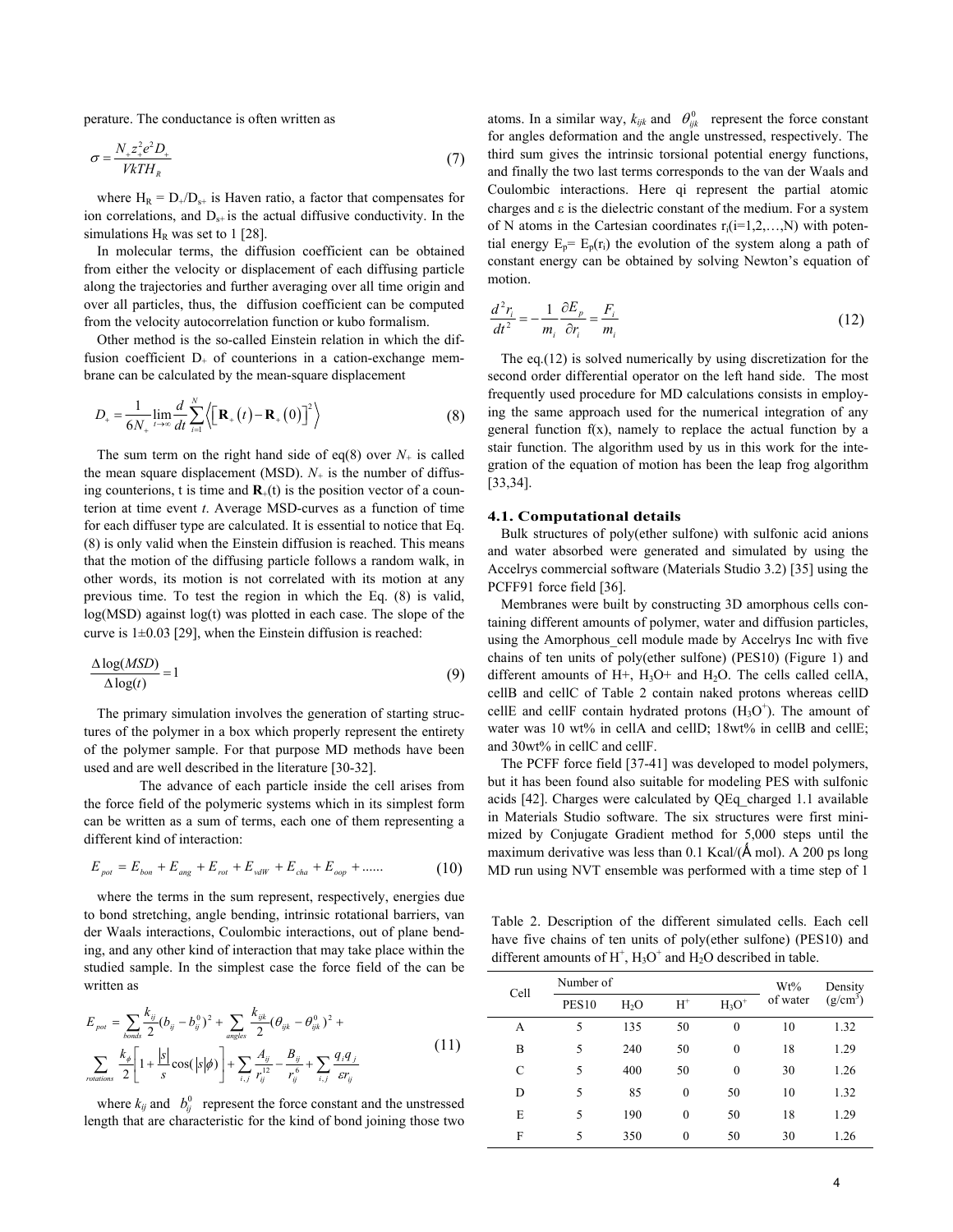

Figure 3. Nyquist diagram for sPS1, sPS2, sPS3 and sPS4 membranes equilibrated with water at 300K. The continuous line indicate the ajust of experimental values following the circuit shown in figure 2.

fs. For properly calculations, a MD run of 2 ns was performed using the constant-NVT ensemble with a time step of 1 fs. Trajectories were saved each 500 fs for subsequent analysis. Periodic boundary conditions were used in all calculations. The Van der Waals and coulombic non-bonding interactions were calculated by the cell multipole method (CMM) [43-45]; the value of the update width parameter was  $1.0 \text{ Å}$  and the accuracy parameter was set to Medium to use 3rd order in the Taylor series expansion and explicit interactions form more neighboring cells. The structural results obtained by using the fast CMM methods for the cells agree with the results obtained with the slow Ewald summation method [46]. In all systems, the temperature was 300, 320, 340 and 360 K and was controlled by the Andersen thermostat method with a collision ratio of 1.0. In this work we assumed a constant density in the range of 300 to 360 K.

## **5. RESULTS AND DISCUSSION**

Complex plots of the components of the complex impedance obtained for the sPS membranes equilibrated with water are shown in figure 3. The Nyquist diagrams are arcs in the high region frequency intersecting with the abscissa axis at  $Z'=R_0$ . Departure of semicircles is observed at lower frequencies as a result of polarization processes and other phenomena taking place in the membrane electrode interface. Alternative Bode diagrams are shown in figure 4 for all membranes experimentally studied. The plots show a plateau at high frequencies coexisting with the peak of the out of phase angle *f* where its value is close to 0, of the complex impedance. The modulus of the impedance at the peak maximum was taken as the protonic resistance  $R_0$  of the membranes. Table 1 shows the values of the protonic resistances that we used to calculate the conductivity by mean of eq.(4). These values of the conductivity of the membranes at 300 K are also given in the last column of table 1.

The interpretation of the experimental results in terms of the equivalent circuit containing a constant phase element, figure 2-a, shows that eq.(2) and (3) fit the complex plots by assuming that



Figure 4. Impedance module in Ohms and phase angle versus frequency,(Bode diagram), for the same membranes ploted in figure 3, equilibrated with distilled water.

n=0.7-0.8 for the membranes sPS1 and sPS4. In case of sPS2 and sPS3 membranes we used the equivalent circuit showed in figure 2 b. The exponent of the phase element in the circuits accounts for the complexity of the polarization processes in such way that the higher the complexity, the lower the n. The values of n and the conductivity for the sPS membranes at 300K, at 100% of humidity, are shown in table 1. In general, the values of the proton conductivity follow the same trends as the ion-exchange capacity, in the sense that the membrane with higher value of this latter quantity (sPS4) exhibits the highest conductivity. The correlation is not so good with the ion capacity per g of water uptake. Thus the values of  $[H^{\dagger}]/cm^3$   $H_2O$  in the membrane phase for sPS4 and sPS1 membranes are, respectively,  $6.55 \div 10^{-3}$  and  $6.15 \div 10^{-3}$ , whereas the conductivities at 300 K are 3.56  $\degree$  10<sup>-4</sup> S/m and 0.23  $\degree$  10<sup>-5</sup> S/m, respectively. These results suggest that membranes with high water uptake facilitate chains mobility that in turn makes easier carriers jumping between fixed membrane anions thus decreasing ohmic resistance.

There is a vivid debate concerning both the nature of the water in wet ion-exchange membranes and the proton transport mechanism. Studies carried out by Paddison et al. [47-50] on the dielectric spectrum of Nafion and PEEK in the microwave region showed a strong dependence between proton conductivity and water content. This dependence is weaker for PEEK membranes owing to the stronger confinement of water in the narrow channels of these membranes. The confinement of the water in nanodimensional domains under a strong electrostatic field arising from the dissociated fixed ionic groups seems to keep the water molecules more tightly bound to each other and to the anionic fixed groups, thus inhibiting the structural diffusion of the protons. Moreover, they point out that hydrogen bonding between the sulfonic acid groups is favored, and it is likely that a minimal amount of water in the membrane forms a continuous path through which protons can diffuse.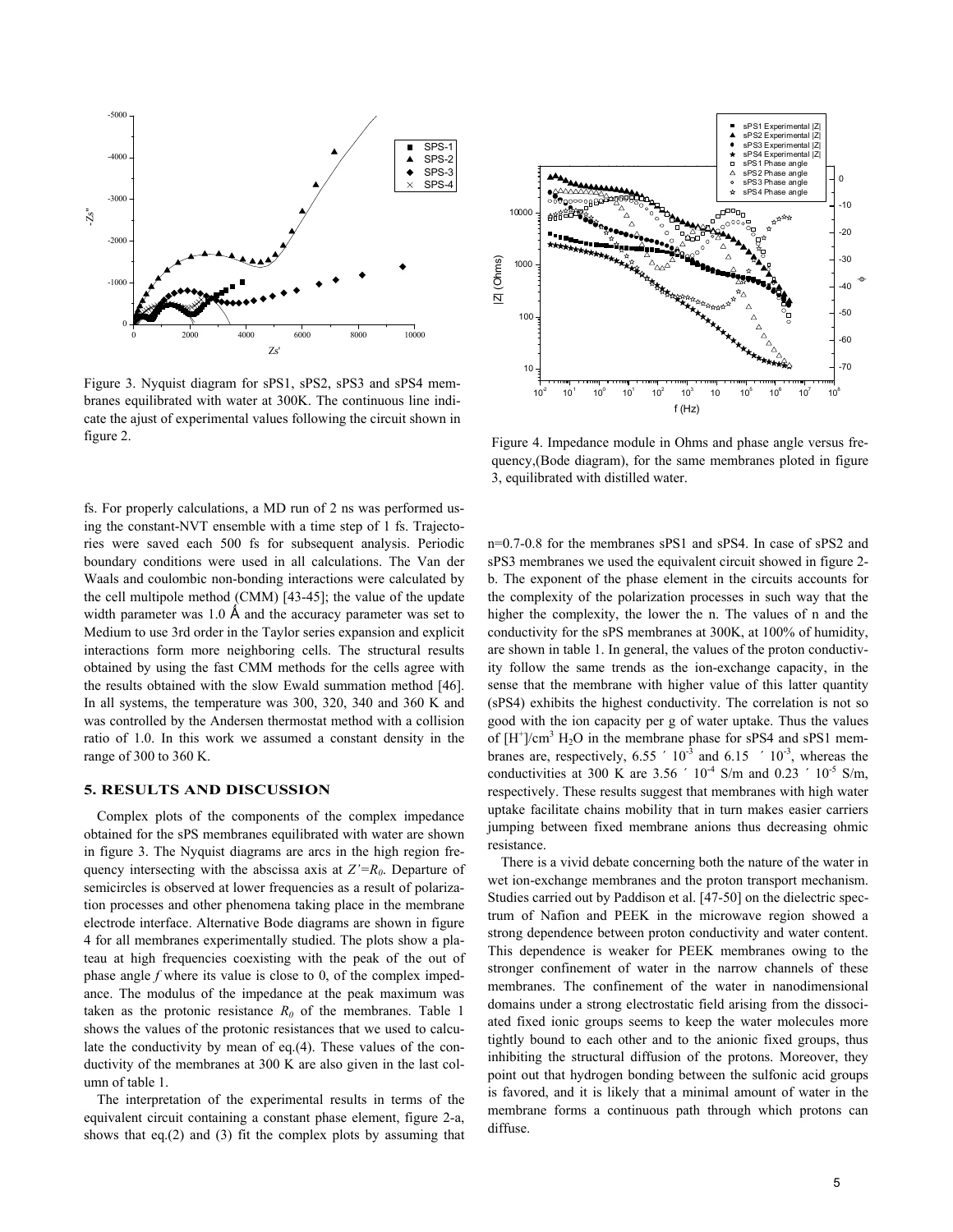

Figure 5. Mean Square Displacement of  $H^+$  (cells A, B and C) and  $H_3O^+$  (D, E and F) as a function of time, at 300 K.



Figure 6. Evolution of the diffusion coefficient, in  $\text{cm}^2\text{/s}$ , with time in ns for  $H^+$  (cells A, B and C) and  $H_3O^+$  (cells D, E and F).

Theoretical models have been developed focused in the elucidation of ion transport in ion-exchange membranes. In these models, certain amount of coarse-graining in the form of phenomenological parameters has been introduced. For example, Eikerling et al [24] developed a phenomenological model where the mobility of the protons is assumed to proceed via structure diffusion along the array of the anions of fixed groups over the interface, and a bulk mechanism where the protons are transported by the Grottus mechanism.

We have addressed proton transport in cation-exchange membranes using full dynamics considering the diffusion of naked protons and the hydrated  $H_3O^+$  particle. Possible formation of hydrophilic and hydrophobic domains is implicit in the conformational space landscape. Simulated protonic MSD values for cells A, B and C, at four temperatures, are shown as a function of time in Figure 5. As expected, the values of MSD increase with time and temperature, the plots being straight lines of slopes close to unit in the whole time range. When the time is large enough, the diffusive regime is reached and  $\langle [\mathbf{R}_+(t) - \mathbf{R}_+(0)]^2 \rangle$  varies linearly with time, i.e. the slope of the  $\log \left( \mathbf{R}_+(t) - \mathbf{R}_+(0) \right]^2$  vs. log(t) plot reaches unity and the diffusion coefficient may be obtained from eq (9). Values of the diffusion coefficient of single protons are plotted as a

function of time in Figure 6. All the curves show a sharp decrease of the diffusion coefficient with increasing time in the low times region and the value of this quantity remains nearly constant at both moderate and long times. The values simulated for  $D_{+}$  at different temperatures for three cells with different water content are collected in the second, fourth, sixth and eighth columns of Table 3. It can be seen that the diffusion coefficient of protons inside the membranes increases with both temperature and water content of the cells. Values of the conductivity calculated using the results simulated for  $D_+$  by eq(7) are given in the third, fifth, seventh and ninth columns of Table 3. The simulated conductivity is nearly one order of magnitude larger than the experimental result. The conductivity roughly follows Arrhenius behavior as the plots of Figure 7 show. In this figure we plot the simulated D, E, and F cells and experimental values for the sPS4 membranes for comparison. The activation energies was about of 2 or 2.5 Kcal/mol for the cells simulated and around 3 Kcal/mol for the sPS4 membranes, whose characteristics were similar to the simulated cells. A common characteristic of the results of Table 3 is that the protonic transport is associated with a low activation energy which in the most unfavorable cases is lower than three kcal mol $^{-1}$ . The energy is higher

Table 3. Simulated values of the diffusion coefficient,  $D_{+}$ , in cm<sup>2</sup>/s, at different temperatures for the six cells simulated and described in table II. The electrical conductivity,  $\sigma$ , in S/cm, is obtained following the eq.(6).

|      | Temperature, K  |                      |                 |                      |                 |                      |                 |                      |  |
|------|-----------------|----------------------|-----------------|----------------------|-----------------|----------------------|-----------------|----------------------|--|
| Cell | 300             |                      | 320             |                      | 340             |                      | 360             |                      |  |
|      | $10^6 \times D$ | $10^3 \times \sigma$ | $10^6 \times D$ | $10^3 \times \sigma$ | $10^6 \times D$ | $10^3 \times \sigma$ | $10^6 \times D$ | $10^3 \times \sigma$ |  |
| A    | 2.32            | 21.4                 | 3.05            | 26.4                 | 4.79            | 39.1                 | 4.92            | 37.9                 |  |
| B    | 3.49            | 29.4                 | 6.50            | 52.0                 | 8.13            | 60.4                 | 8.73            | 61.3                 |  |
| C    | 6.99            | 52.5                 | 9.90            | 69.7                 | 14.19           | 94.0                 | 16.83           | 104.4                |  |
| D    | 0.167           | 1.54                 | 0.310           | 2.69                 | 0.346           | 2.83                 | 0.349           | 2.70                 |  |
| E    | 0.720           | 6.08                 | 1.01            | 7.98                 | 1.160           | 8.65                 | 1.45            | 10.2                 |  |
| F    | 0.987           | 7.57                 | 1.22            | 8.74                 | 2.18            | 14.7                 | 2.25            | 14.4                 |  |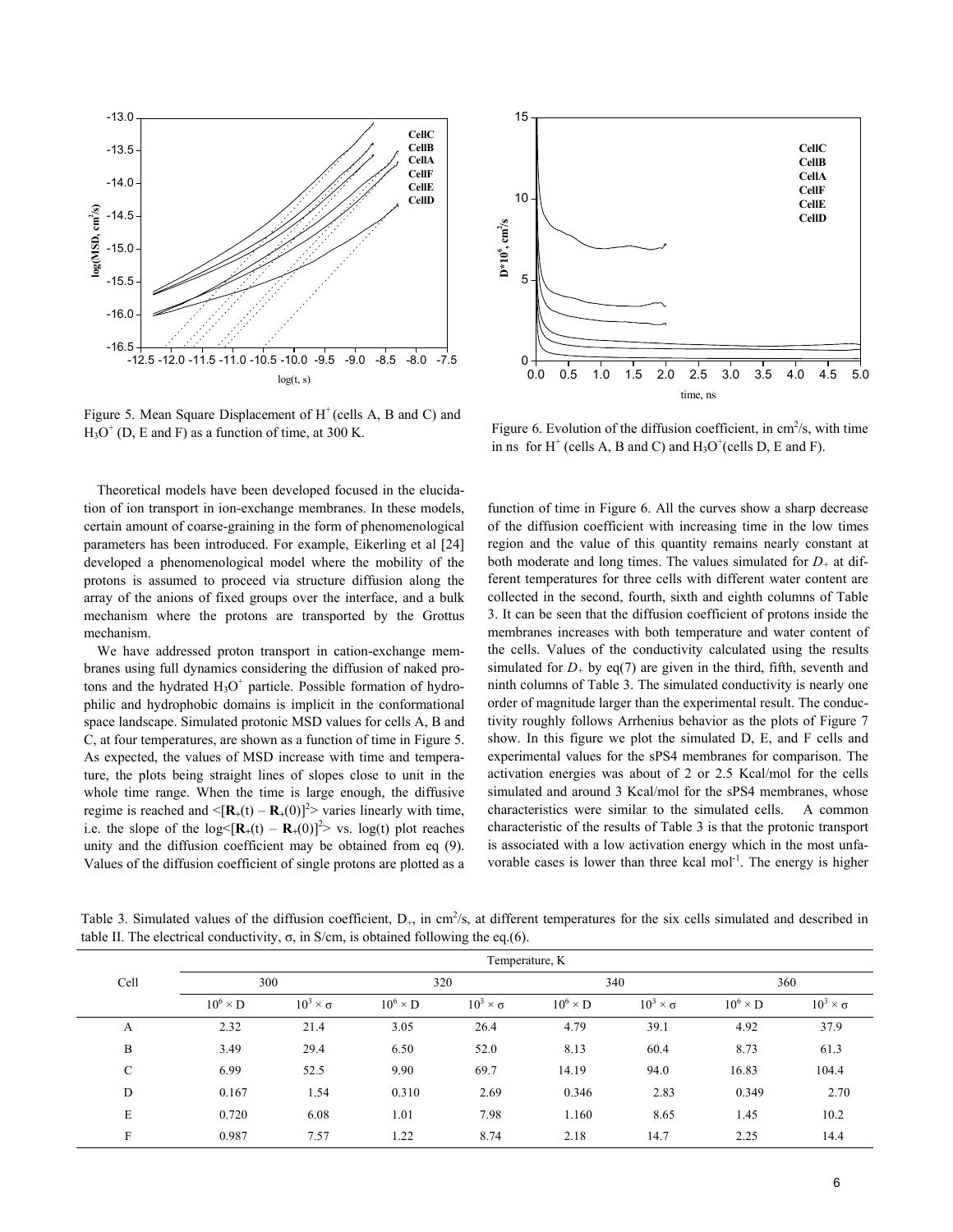

Figure 7. Arrhenius plots for the conductivity, in S/cm, of  $H_3O^+$ (cells D, E and F) and sPS4 membrane.

than that predicted by Synder et al based on the dynamic of bond percolation [22], but lower than the experimental values reported for proton conduction in polylelectrolytes.

Let us consider now the full molecular dynamics for the diffusion of hydrated protons  $H_3O^+$  across membranes using the data of the cell D, E and F of Table 2. The trajectories for hydrated protons in Figure 5 are similar to those found for naked protons. Semi logarithmic plots of the RMS of  $H_3O^+$  shown as a function of time at different temperatures, exhibit the same behavior as the naked protons in the sense that present a transitory process followed by steady state conditions. The diffusion coefficient experiences a sharp drop with increasing time at short times, this coefficient remaining constant at moderate and long times such as it can be shown in figure 6. As expected, the association of a proton with a molecule of water slows down the diffusion process of the hydrated particle and the conductivity simulated for membranes with water uptake 18% and 30% is roughly similar to that experimentally found for membrane sPS4. Finally, the temperature dependence of the conductivity depicted in Figure 7 show that this parameter for  $H<sub>3</sub>O<sup>+</sup>$  also follows Arrhenius behavior with low activation energy similar in all cases and roughly similar to found for sPS4 membranes with similar water content and ionic exchange capacity.

### **6. CONCLUSIONS**

The diffusion of naked protons in sulfonated phenyl polysulfones is nearly one order of magnitude larger than hat of the hydrated protons. The value of the conductivity simulated for  $H_3O^+$  is roughly similar to that experimentally found. Simulated conductivities of hydrated protons follow Arrhenius behaviour, but the activation energy is lower than that experimentally found for cationexchange membranes. Although the rather good agreement between simulated and experimental conductivities for similar water content of the sPS membranes is stimulating, more work must be carried out in polyelectrolytes with different chemical structures to asses the reliability of full molecular dynamics to predict proton conductivities of cation-exchange membranes as a function of the chemical structure. The comparison between the sPS membranes

showed the strong dependence of conductivity with the water content into the membranes, for example in our study the conductivity of sPS1 with a 3.1% water content decrease two order of magnitude respect the sPS4 with 24.3 of water content.

# **7. ACKNOWLEDGEMENTS**

This work was supported by the Dirección General de Investigación Científica y Técnica (DGICYT), Grant MAT-2005-05648- C02-02, and from IMPIVA of Generalitat Valenciana through project IMCITA/2006/030 is gratefully acknowledged. The authors are also grateful to the Instituto de Tecnología Eléctrica (ITE) de la Universidad Politécnica de Valencia for the financial support.